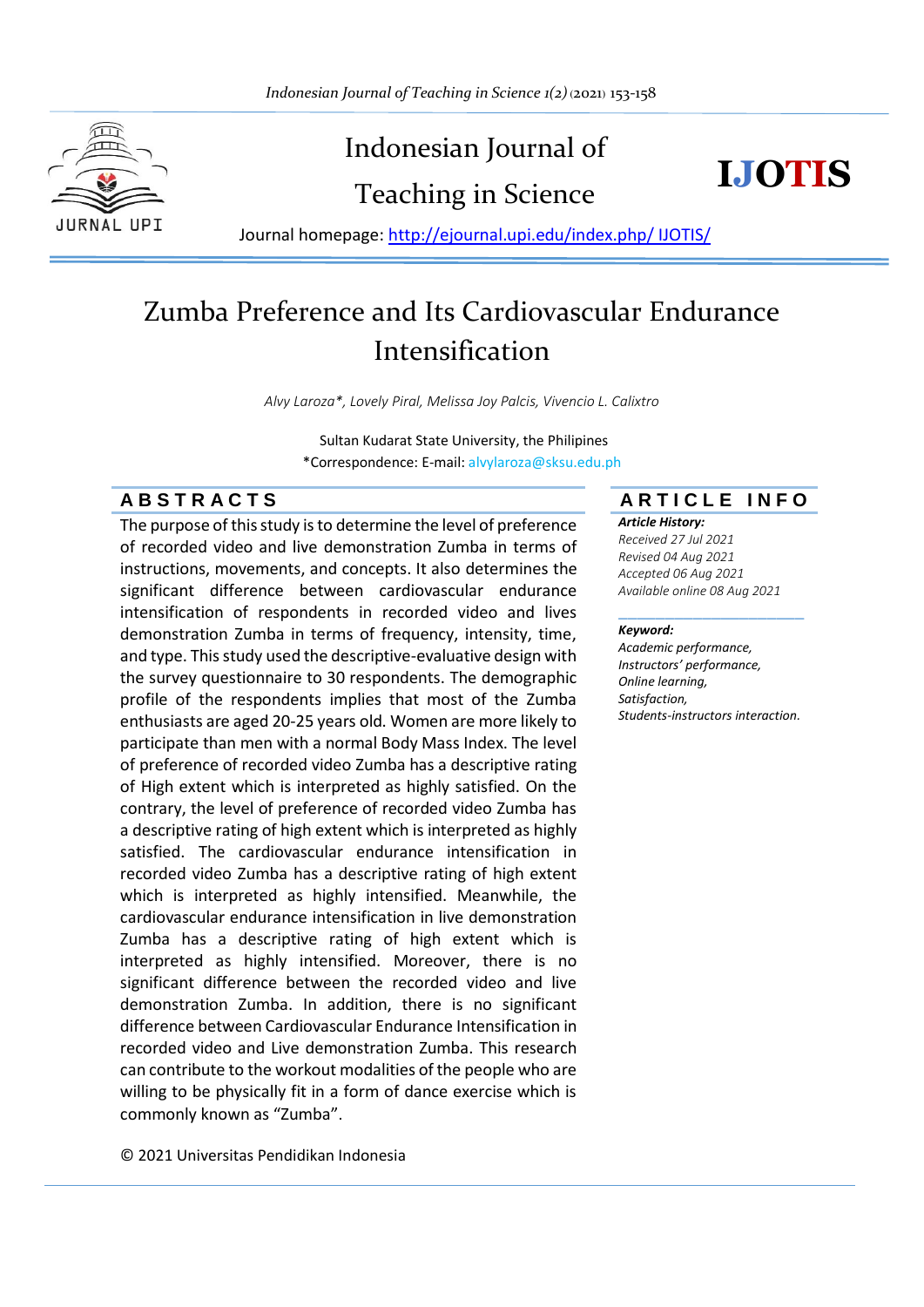#### **1. INTRODUCTION**

Over the past few decades, people began to embrace the power of physical fitness (Blank, 2013). It started to evolve as the world rises into modernization. The typical Zumba class is an hour-long, with a warm-up at the start and a cooldown at the end. The class content includes songs accompanied by song-specific choreography that primarily includes dance moves. Zumba is designed to be non-judgemental and accepting of various body sizes, styles, and approaches to the dance moves. Most of the Zumba participants are young or middle-aged adults (Micallef, 2014). In addition, although classes are open to both men and women, Zumba instructors in North America are women, as are the majority of class participants. Similarly, at an age when peers are often infinity more interesting than adults, teen girls are having fun while improving their fitness and coordination. Moreover, a big draw of Zumba is that just about anyone can do it, and regardless of how quickly you pick up on the choreography, you're likely to be having fun-and sweating.

Zumba is a fusion of entertainment and fitness in an energizing total-body workout that burns calories – through dancing (Norouzi *et al*., 2020). Zumba blends upbeat rhythms with simple but hip choreography in routines like salsa, hip-hop, merengue, cumbia, and reggaeton. Thus, this research was conducted to determine the level of preference of recorded video and live demonstration Zumba in terms of instructions, movements, and concepts. It also determined the significant differences between cardiovascular endurance intensification of respondents in recorded video and live demonstration Zumba in terms of frequency, intensity, time, and type (Thomson *et al*., 2015).

### **2. METHODS**

The method in this study uses a descriptive-evaluative design with a purposive sampling technique and uses a survey questionnaire electronically conducted online. We made a survey to 30 respondents.

#### **3. RESULTS AND DISCUSSION**

**Table 1** shows the demographic profile of the respondents. Firstly, it can be noticed that the 20-25 range of age has a frequency of 9 or 30.00%. 31-35 range of age has a frequency of 8 or 26.67%. It is followed by 41-45 and 46-50 ranges of age have a frequency of 5 or 16.67%. 36-40 range of age has a frequency of 2 or 6.67%. Lastly, the 26-30 range of age has a frequency of 1 or 3.32%. Zumba dance is a top choice among youngsters as indicated by Pangrazi (2017). It implies that most of the Zumba enthusiasts are aged 20-25 years old. In addition, most of the Zumba participants are young or middle-aged adults (Micallef, 2014).

**Table 1** also reveals the demographic profile of the respondents in terms of gender. It can be seen that female has a frequency count of 20 or 66.70% while the male has a frequency count of 10 or 33.30%. It implies that women are more likely to participate than men. Moreover, although classes are open to both men and women, Zumba instructors in North America are women, as are the majority of class participants. Similarly, at an age when peers are often infinity more interesting than adults, teen girls are having fun while improving their fitness and coordination.

Body Mass Index is also shown in **Table 1**. The normal Body Mass Index has a frequency of 20 or 66.70%. Being overweight has a frequency of 7 or 23.30%. Obese has a frequency of 2 or 6.70%. Underweight has a frequency of 1 or 3.30%. Unluckily, extreme obese did not contribute to the number of respondents.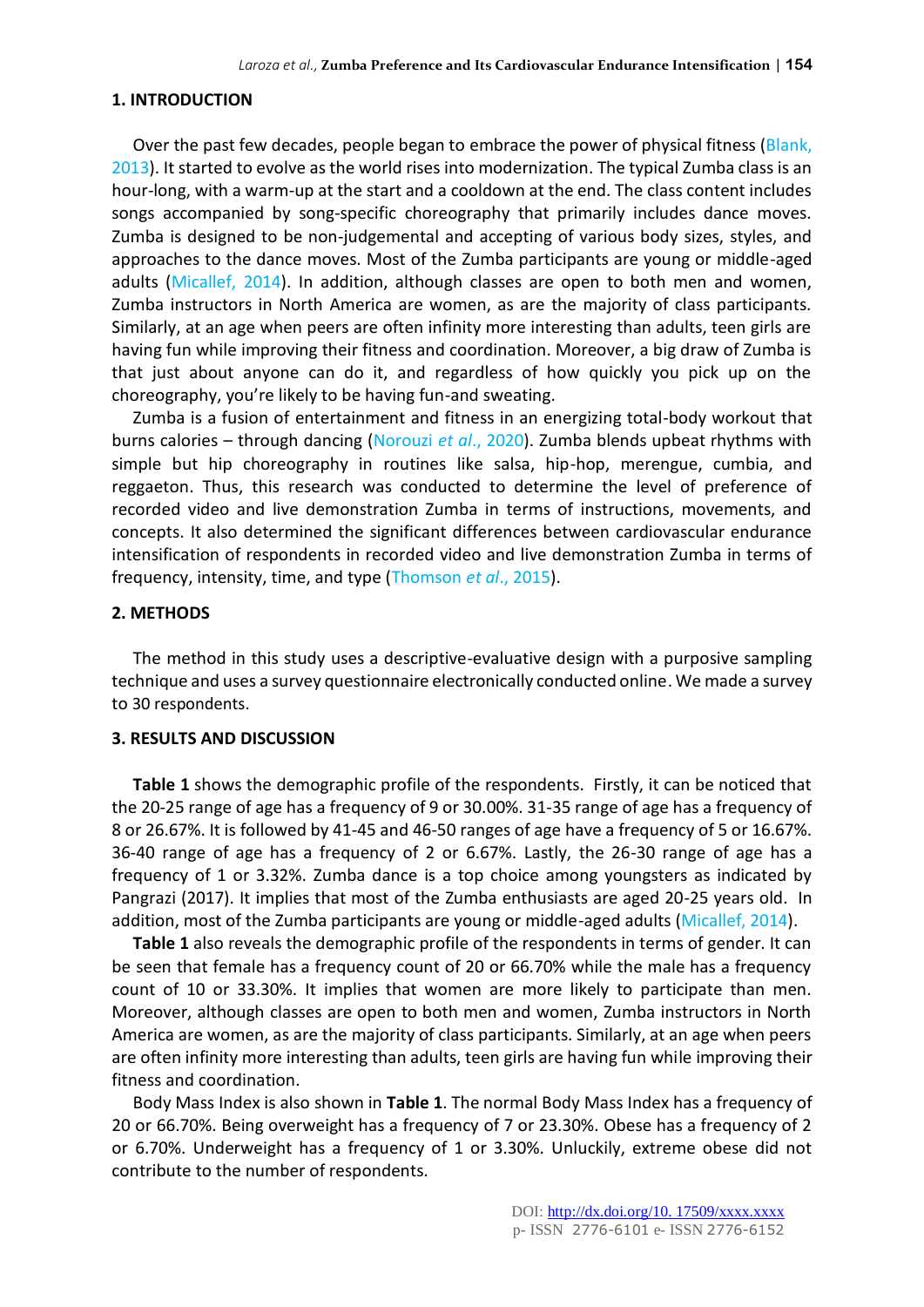| <b>Variables</b>       | <b>Frequency</b> | Percentage |  |
|------------------------|------------------|------------|--|
| Age                    |                  |            |  |
| 20-25                  | 9                | 30.00%     |  |
| 26-30                  | 1                | 3.32%      |  |
| 31-35                  | 8                | 26.67%     |  |
| 36-40                  | 2                | 6.67%      |  |
| 41-45                  | 5                | 16.67%     |  |
| 46-50                  | 5                | 16.67%     |  |
| Gender                 |                  |            |  |
| Male                   | 10               | 33.30%     |  |
| Female                 | 20               | 66.70%     |  |
| <b>Body Mass Index</b> |                  |            |  |
| Underweight            | 1                | 3.30%      |  |
| Normal                 | 20               | 66.70%     |  |
| Overweight             | 7                | 23.30%     |  |
| Obese                  | 2                | 6.70%      |  |
| Extreme Obese          | O                | 0          |  |
| Note: $N = 30$         |                  |            |  |

**Table 1.** Demographic Profile of the Respondents.

It implies that a person with a healthy Body Mass Index was more likely to join. This means, that most of the participants want to maintain a healthy body. Besides maintaining a healthy weight, Zumba can help lower your risk of heart disease, reduce your blood pressure and bad cholesterol, and boost your good cholesterol. For instance, Zumba is designed to be nonjudgemental and accepting of various body sizes, styles, and approaches to the dance moves.

**Table 2** shows the level of preference of recorded video Zumba. It is shown in the data that the variables got an individual rating of High Extent. Thus, it resulted in a grand mean score of 3.75 with a descriptive rating of High extent which is interpreted as highly satisfied.

This implies that the level of preference in recorded video Zumba has a refined concept that is unique and comfy, is interesting and fun, is lively and relatable, and is organized properly from simple to complex.

Generally speaking, the more enjoyable a program is, the more motivated you will be to continue it. Due to the widespread availability of the program and varied style of class, Zumba as a brand is quite flexible and suited to all fitness levels and interests.

| <b>Variables</b>    | Mean | <b>Descriptive Rating</b> |
|---------------------|------|---------------------------|
| <b>Instructions</b> | 3.73 | High extent               |
| Movements           | 3.56 | High extent               |
| Concepts            | 3.89 | High extent               |
| <b>Grand mean</b>   | 3.75 | <b>High extent</b>        |

**Table 2**. Level of Preference of Recorded Video Zumba.

*Note. n = 30. 1.00-1.79 – Very Dissatisfied; 1.80-2.89 – Dissatisfied; 2.60-3.39 – Satisfied; 3.40-4.19 – highly satisfied; 4.20-5.00 – Very Highly Satisfied*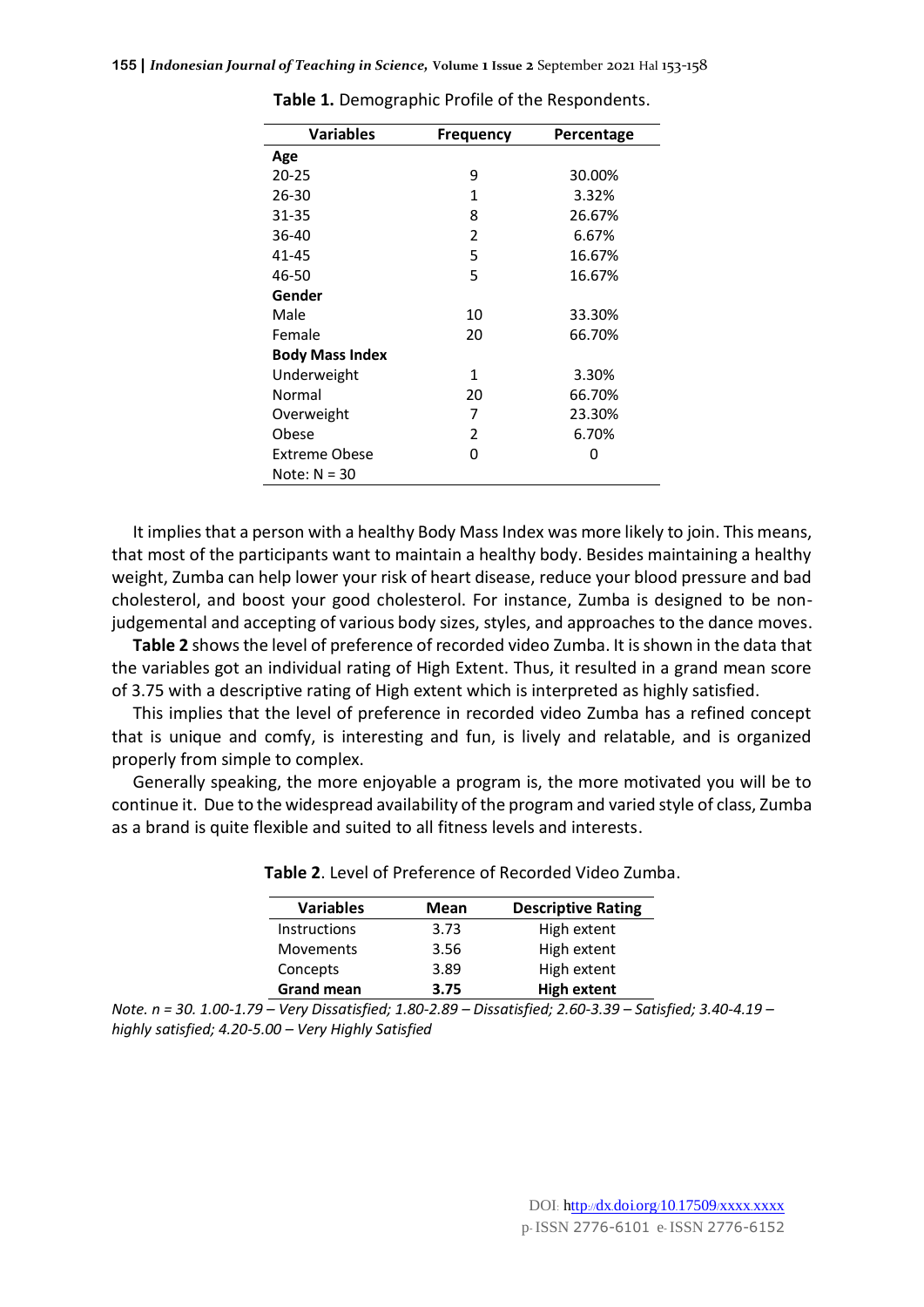**Table 3** shows the level of preference of recorded video Zumba. It is shown in the data that the variables got an individual rating of a high extent. Thus, it resulted in a grand mean score of 3.94 with a descriptive rating of high extent which is interpreted as highly satisfied.

This implies that the level of preference in live demonstration Zumba has more refined instructions which encourage the dancers to come up with a new and better way of movements, it achieves the goals and expectation in terms of communication, provides clear and understandable steps one at a time and makes the entire experience more fun and organic. A big draw of Zumba is that just about anyone can do it, and regardless of how quickly you pick up on the choreography, you're likely to be having fun-and sweating. No special equipment or outfits are needed either; all you need is a positive attitude to keep moving along with the song.

| <b>Variables</b>    | Mean | <b>Descriptive Rating</b> |
|---------------------|------|---------------------------|
| <b>Instructions</b> | 4.11 | High extent               |
| Movements           | 3.75 | High extent               |
| Concepts            | 3.97 | High extent               |
| <b>Grand mean</b>   | 3.94 | <b>High extent</b>        |

**Table 3**. Level of Preference of Live Demonstration Zumba.

**Table 4** shows the cardiovascular endurance intensification in recorded video Zumba. It is shown in the data that variables 2 and 4 have a descriptive rating of high extent while variables 1 and 3 have a descriptive rating of moderate extent. This resulted in a grand mean score of 3.42 with a descriptive rating of high extent which is interpreted as highly intensified. This implies that intensities in recorded video Zumba intensify cardiovascular endurance.

One of the most important factors when it comes to exercise is adherence-actually continuing the exercise program after you've started. Given the sustained popularity of Zumba, a large number of studies have been performed on the efficacy of the workout. One 2016 review of the literature found that Zumba was effective in improving aerobic capacity (cardiovascular fitness), while limited additional evidence pointed to possible enhancements to muscular fitness and flexibility.

| <b>Variables</b>  | Mean | <b>Descriptive Rating</b> |
|-------------------|------|---------------------------|
| 1. Frequency      | 3.19 | Moderate extent           |
| 2. Intensity      | 3.72 | High extent               |
| 3. Time           | 3.25 | Moderate extent           |
| 4.Type            | 3.53 | <b>High Extent</b>        |
| <b>Grand mean</b> | 3.42 | <b>High extent</b>        |

**Table 4**. Level of Cardiovascular Endurance Intensification in Recorded Video Zumba.

*Note. n = 30. 1.00-1.79 – Not Intensified; 1.80-2.89 – Poorly Intensified; 2.60-3.39 – Intensified; 3.40-4.19 – Highly Intensified; 4.20-5.00 – Very Highly Intensified.*

*Note. n = 30. 1.00-1.79 – Very Dissatisfied; 1.80-2.89 – Dissatisfied; 2.60-3.39 – Satisfied; 3.40-4.19 – highly satisfied; 4.20-5.00 – Very Highly Satisfied.*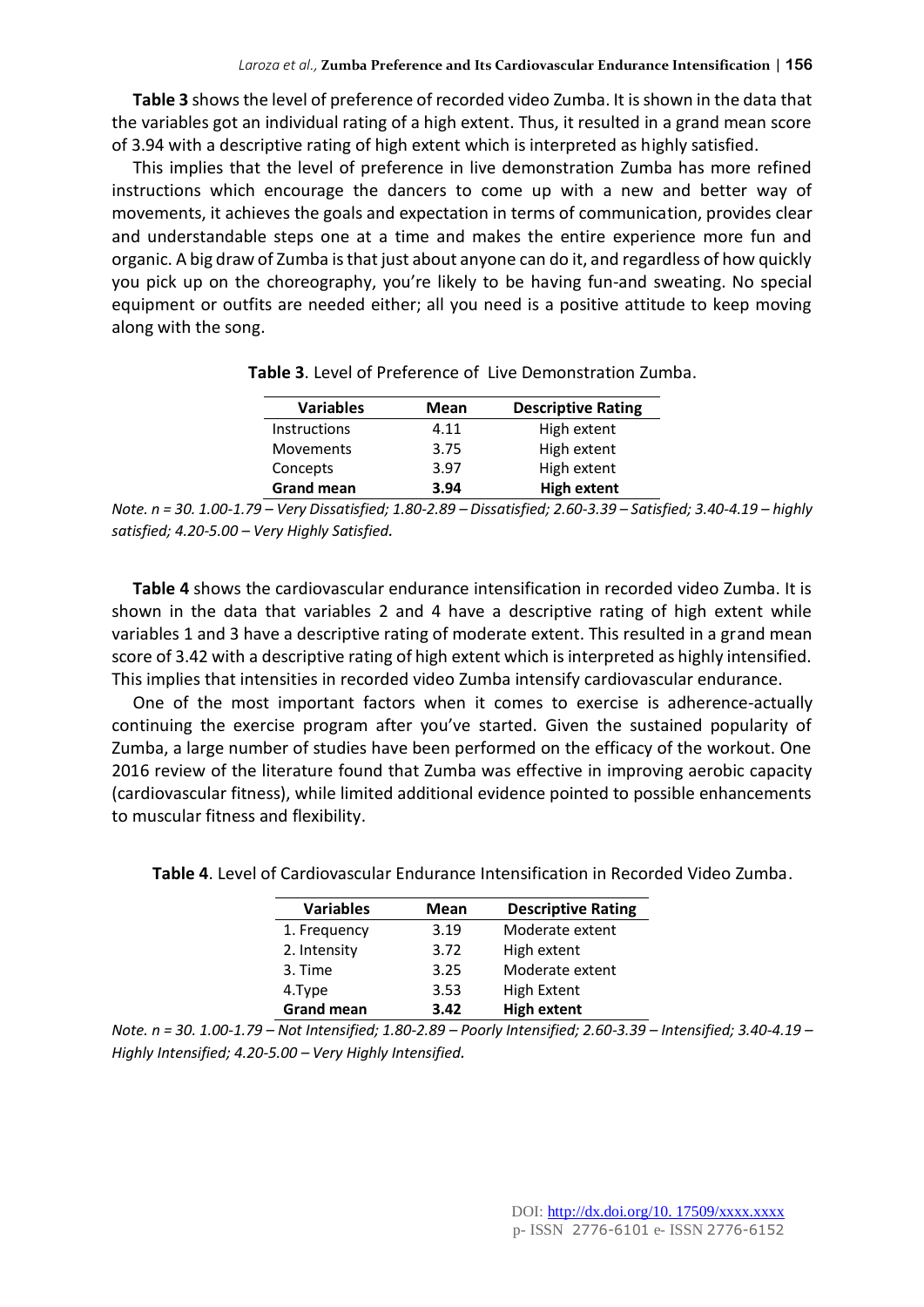**Table 5** shows the cardiovascular endurance intensification in live demonstration Zumba. It is shown in the data that variables 1 have a descriptive rating of moderate extent while variables 2, 3, and 4 have a descriptive rating of high extent. Thus, it resulted in a grand mean score of 3.57 with a descriptive rating of high extent which is interpreted as highly intensified.

This implies that intensities in live demonstration Zumba intensify cardiovascular endurance. While almost any sustained program may help boost mood, self-esteem, and energy. Namely, a 2016 study published in the Journal of Physical Activity and Health found that healthy women who participated in an 8-week Zumba program experienced cardiovascular endurance improvement, physical strength, autonomy, and purpose in life, improving their overall feelings of health and well-being.

| <b>Variables</b>  | <b>Mean</b> | <b>Descriptive Rating</b> |
|-------------------|-------------|---------------------------|
| 1. Frequency      | 3.33        | Moderate extent           |
| 2. Intensity      | 3.79        | High extent               |
| 3. Time           | 3.49        | High extent               |
| 4. Type           | 3.66        | <b>High Extent</b>        |
| <b>Grand mean</b> | 3.57        | <b>High extent</b>        |

**Table 5**. Level of Cardiovascular Endurance Intensification of Live Demonstration Zumba.

*Note. n = 30. 1.00-1.79 – Not Intensified; 1.80-2.89 – Poorly Intensified; 2.60-3.39 – Intensified; 3.40-4.19 – Highly Intensified; 4.20-5.00 – Very Highly Intensified.*

**Table 6** presents the significant difference between the recorded video and live demonstration Zumba. It can be noted that there is no significant difference between the recorded video and live demonstration Zumba since the t-computed value of -0.45\* is smaller than the tabular value which is 2.13 at a 0.05 level of error. This leads to accepting the null hypothesis.

The objective of Zumba is to improve cardiovascular perseverance, improve equilibrium, coordination, and strength through an assortment of classes focusing on explicit member gatherings, including kids and old people as mentioned.

Moreover, the ideal of physical activities have changed from when they were viewed in our every day as survival activities. With the increase in the use of cars, sedentary work, and leisure time, physical activities pose as a health necessity, an obligation to keep our bodies fit. These obligatory physical activities are stripped from the social context that defined this work before. It has become a chore, which must be integrated into our everyday work.

| <b>Variables</b>              | Mean | t-computed | t-critical | <b>Decision</b> | Interpretation  |
|-------------------------------|------|------------|------------|-----------------|-----------------|
|                               |      |            |            |                 |                 |
| Recorded Video                | 3.73 |            |            |                 |                 |
| Live                          |      | $-0.45*$   | 2.13       | Accept Ho       | Not Significant |
| Demonstration                 | 3.95 |            |            |                 |                 |
| Level of Significance, a 0.05 |      |            |            |                 |                 |

*Level of Significance, α 0.05*

**Table 7** presents the significant difference between cardiovascular endurance intensification in recorded video and live demonstration. It can be noted that there is no significant difference between cardiovascular endurance intensification in recorded video and live demonstration Zumba since the t-computed value of -0.94\* is smaller than the tabular value which is 1.94 at a 0.05 level of error. This leads to accepting the null hypothesis.